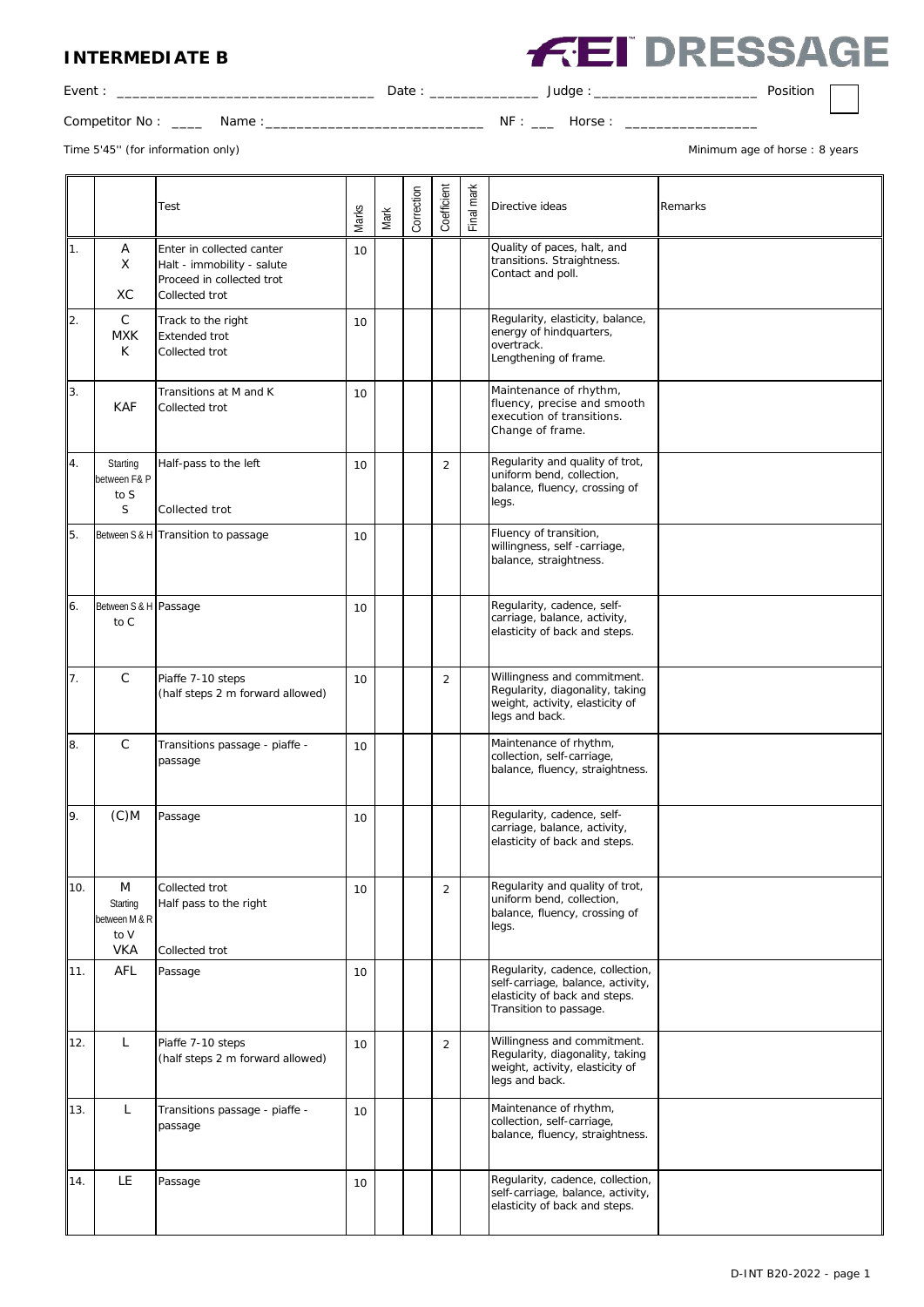## **INTERMEDIATE B**



Competitor No : \_\_\_ Name : \_\_\_\_\_\_\_\_\_\_\_\_\_\_\_\_\_\_\_\_\_\_\_\_\_\_\_ NF : \_\_\_\_\_\_\_ Horse : \_\_\_\_\_\_\_\_\_\_\_\_\_\_\_\_\_\_\_\_\_\_\_\_\_\_\_\_\_\_

|     |                                | Test                                                                                                                                                                                                                                                                          |       |      | Correction | Coefficient    | Final mark | Directive ideas                                                                                                                                                  | Remarks |
|-----|--------------------------------|-------------------------------------------------------------------------------------------------------------------------------------------------------------------------------------------------------------------------------------------------------------------------------|-------|------|------------|----------------|------------|------------------------------------------------------------------------------------------------------------------------------------------------------------------|---------|
|     |                                |                                                                                                                                                                                                                                                                               | Marks | Mark |            |                |            |                                                                                                                                                                  |         |
| 15. | EIM                            | <b>Extended walk</b>                                                                                                                                                                                                                                                          | 10    |      |            | $\overline{2}$ |            | Regularity, suppleness of back,<br>activity, overtrack, freedom of<br>shoulder, stretching to the bit.<br>Transition into walk.                                  |         |
| 16. | <b>MCHG</b>                    | Collected walk                                                                                                                                                                                                                                                                | 10    |      |            | $\overline{2}$ |            | Regularity, suppleness of back,<br>activity, shortening and<br>heightening of steps, self-<br>carriage.                                                          |         |
| 17. | G<br><b>GMR</b>                | Halt - immobility<br>Rein back 4 steps and immediately<br>proceed in collected canter right<br>Collected canter                                                                                                                                                               | 10    |      |            |                |            | Quality of halt and transitions.<br>Throughness, fluency,<br>straightness. Accuracy in<br>number of diagonal steps.                                              |         |
| 18. | RK<br>КA                       | On the diagonal 7 flying changes of<br>leg every 2nd stride<br>Collected canter                                                                                                                                                                                               | 10    |      |            |                |            | Correctness, balance, fluency,<br>uphill tendency, straightness.<br>Quality of canter before and<br>after.                                                       |         |
| 19. | A<br>С                         | Down the centre line<br>Between D & G 4 half-passes to either side of<br>centre line with flying change of<br>leg at each change of direction,<br>the first half-pass to the left and<br>the last to the right of 4 strides,<br>the others of 8 strides<br>Track to the right | 10    |      |            | $\overline{2}$ |            | Quality of canter.<br>Uniform bend, collection,<br>balance, fluency from side to<br>side.<br>Symmetrical execution.<br>Quality of flying changes                 |         |
| 20. | <b>MXK</b><br>K<br><b>KAFP</b> | Extended canter<br>Collected canter and flying change<br>of leg<br>Collected canter                                                                                                                                                                                           | 10    |      |            |                |            | Quality of canter, impulsion,<br>lengthening of strides and<br>frame. Balance, uphill<br>tendency, straightness.<br>Quality of flying change and<br>transitions. |         |
| 21. | PH<br><b>HCM</b>               | On the diagonal 9 flying changes of<br>leg every stride<br>Collected canter                                                                                                                                                                                                   | 10    |      |            |                |            | Correctness, balance, fluency,<br>uphill tendency, straightness.<br>Quality of canter before and<br>after.                                                       |         |
| 22. | MIE<br>ı                       | On the short diagonal<br>Pirouette to the right                                                                                                                                                                                                                               | 10    |      |            | $\overline{2}$ |            | Collection, self-carriage,<br>balance, size, flexion and bend.<br>Correct number of strides(6-8).<br>Quality of canter before/after.                             |         |
| 23. | E                              | Flying change of leg<br>Before & after E Collected canter                                                                                                                                                                                                                     | 10    |      |            |                |            | Correctness, balance, fluency,<br>uphill tendency, straightness of<br>flying change.<br>Quality of canter before/after.                                          |         |
| 24. | <b>ELF</b><br>L                | On the short diagonal<br>Pirouette to the left                                                                                                                                                                                                                                | 10    |      |            | $\overline{2}$ |            | Collection, self-carriage,<br>balance, size, flexion and bend.<br>Correct number of strides(6-8).<br>Quality of canter before/after.                             |         |
| 25. | F                              | Flying change of leg<br>Before & after F   Collected canter                                                                                                                                                                                                                   | 10    |      |            |                |            | Correctness, balance, fluency,<br>uphill tendency, straightness of<br>flying change.<br>Quality of canter before/after.                                          |         |
| 26. | Α<br>X                         | Down the centre line<br>Halt - immobility - salute                                                                                                                                                                                                                            | 10    |      |            |                |            | Quality of pace, halt, and<br>transition. Straightness.<br>Contact and poll.                                                                                     |         |
|     |                                | Leave arena at A in walk on a<br>long rein                                                                                                                                                                                                                                    |       |      |            |                |            |                                                                                                                                                                  |         |
|     | <b>Total</b>                   |                                                                                                                                                                                                                                                                               | 350   |      |            |                |            |                                                                                                                                                                  |         |